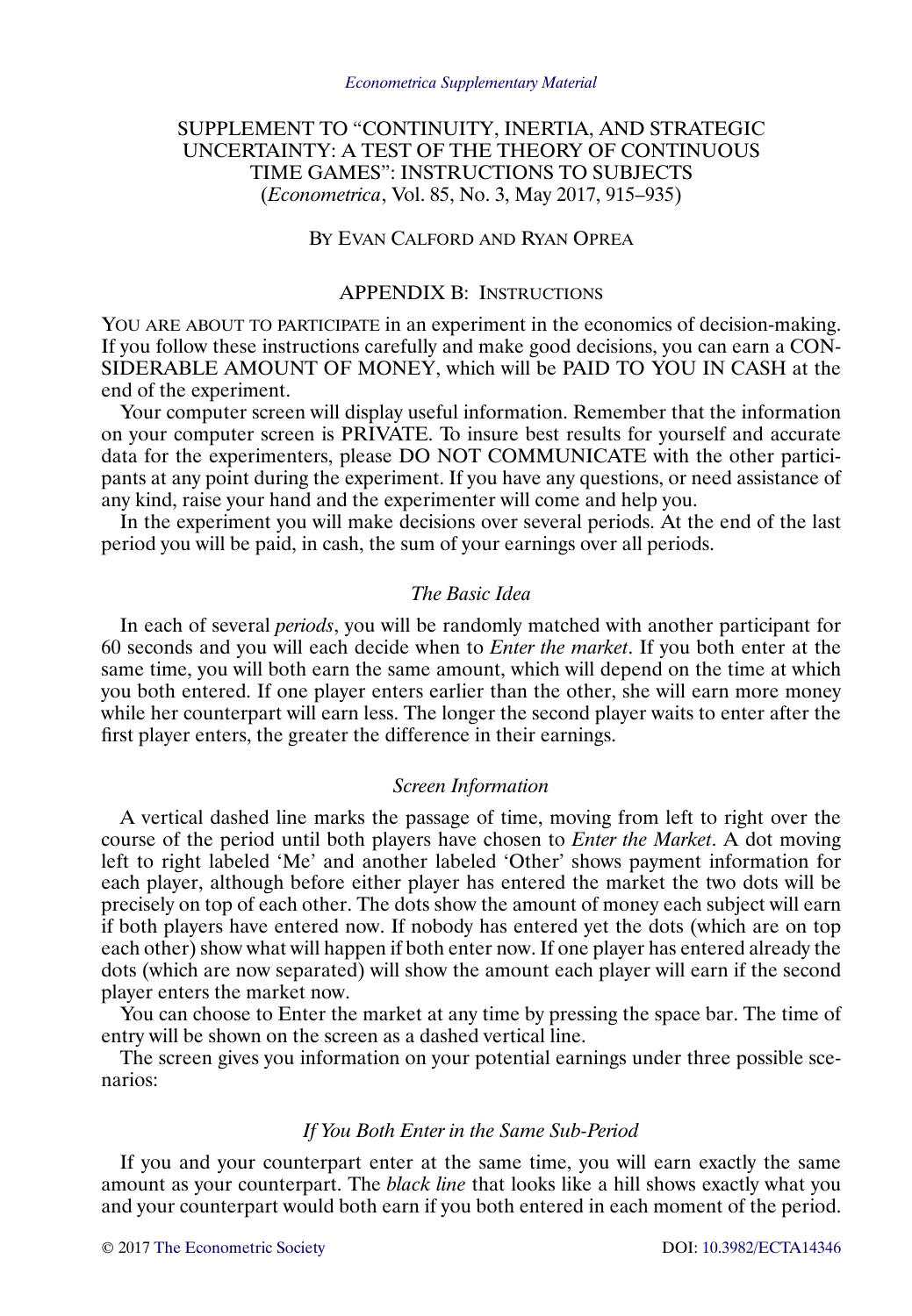# <span id="page-1-0"></span>2 E. CALFORD AND R. OPREA



FIGURE B.1.—Nobody has entered.

Notice that your joint earnings depend on when you both choose to enter in. For example, if you and your counterpart both entered at time 0, you would both earn 20 points. However, if you both entered at time 24, you would both earn approximately 36 points.

# *If You Enter First*

If your counterpart enters later than you, she will earn less and you will earn more than if she had entered at the same time you did. At every moment the screen tells you what would happen if you entered now, and your counterpart entered at a later time than you:

• The green line shows you what you would earn if you entered now and your counterpart entered in each of the remaining moments in the period.

• The red line shows you what your counterpart would earn if you entered now and she entered in each of the remaining moments in the period.

Notice that the longer your counterpart waits to enter after you, the less she earns. For instance in the example in Figure B.1, if you entered now and your counterpart entered 5 seconds later, you would earn approximately 38 points (the amount on the green line 5 seconds later) and your counterpart would earn approximately 20 points (the amount on the red line 5 seconds later). If, instead, your counterpart waited 10 seconds to enter, you would earn approximately 50 points and your counterpart approximately 18 points.

Note that these lines will change as you move along: the green line will always be above the current point on the black hill and the red line will always be below, reflecting the fact that you earn more (and your counterpart less) than if your counterpart entered when you did.

# *If You Enter Second*

If you enter at a later time than your counterpart, you will earn less and your counterpart more than if you had moved at the same time as your counterpart. Importantly, these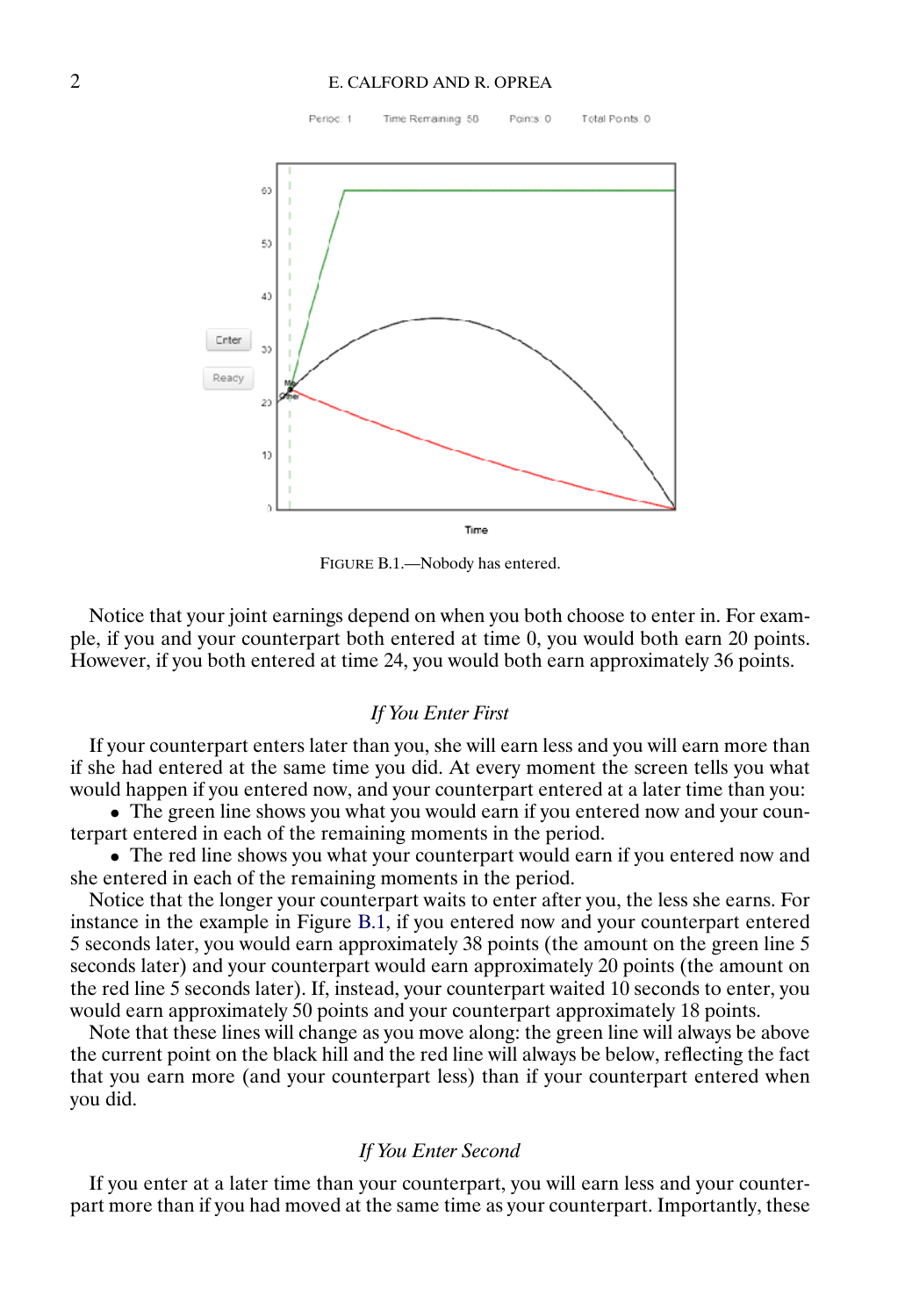graphs and payoffs are symmetric: your counterpart sees the same screen (at least prior to anyone entering) and faces the same payoff consequences as you do. Thus it is also true that:

• The green line shows you what your counterpart would earn if (s)he entered now and you entered later at a future time.

• The red line shows you what you would earn if your counterpart entered now and you entered at a later time.

For instance in the example in Figure [B.1,](#page-1-0) if your counterpart entered now and you entered in 5 seconds, your counterpart would earn approximately 38 points (the amount on the green line 5 seconds to the right) and you would earn approximately 20 points (the amount on the red line 5 seconds to the right). If, instead, you waited 10 seconds to enter, you would earn approximately 18 points and your counterpart approximately 50 points.

### *Time Freeze*

After a player first enters, the game will *freeze* for 5 seconds. During these 5 seconds the player's counterpart can choose whether to enter too by pressing the spacebar. If (s)he does, the software will treat both entry decisions as occurring *at the same time* and both players will earn the exact same amount (the amount shown on the black line at the moment of entry). If she does not choose to enter during the time freeze, the clock will resume and her earnings will drop, following the red line. The time freeze is demonstrated in Figure B.2.



FIGURE B.2.—One player has decided to enter and the clock has frozen.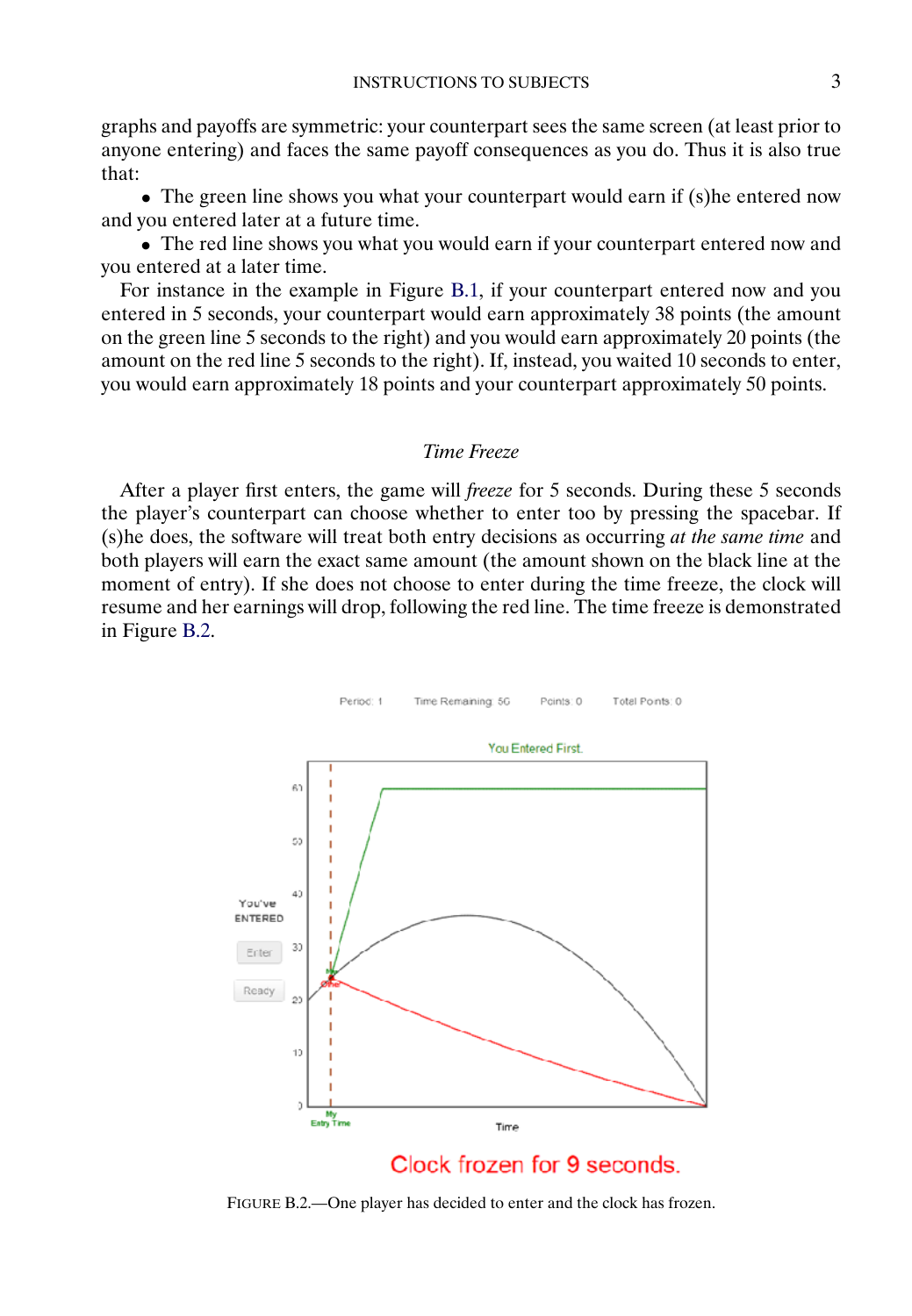#### 4 E. CALFORD AND R. OPREA



FIGURE B.3.—The green player has entered but the red player has not.

# *After Entry Occurs*

If one player enters before the other, you will see a dotted green line mark the time of first entry and you will see the dots separate, one following the green line and the other red line. A label next to each dot will tell you which corresponds to you (labeled "Me") and which to your counterpart (labeled "Other"). A message at the top of the screen will also remind you whether you were the first to enter (in green) or the second (in red). If you were not the first to enter, the timing of your entry decision will now determine both of your earnings. Figure B.3 shows an example.

After both players enter, horizontal lines will appear showing your earnings. At the end of these lines (on the right side of the screen) you will see your and your counterparts' exact earnings (if you both entered at the same time, you will both earn the same amount). Figure [B.4](#page-4-0) shows an example in which one player has entered at time 10 and the other later at time 14. As a consequence the first to enter (in green) earns 45.01 points and the second (in red) player earns 26.23 points.

# *Other Information and Earnings*

At the top of the screen you will see the current period number, the time remaining in the current period, the number of points you will earn this period based on current decisions and the total number of points you have accumulated over all periods so far. You will be paid cash for each total point you have earned at the end of the experiment, at a rate given by the experimenter.

At the beginning of each new period, you will be randomly matched with a new participant from the room to play again. All matchings are anonymous—you will never know who you were matched with and neither will they.